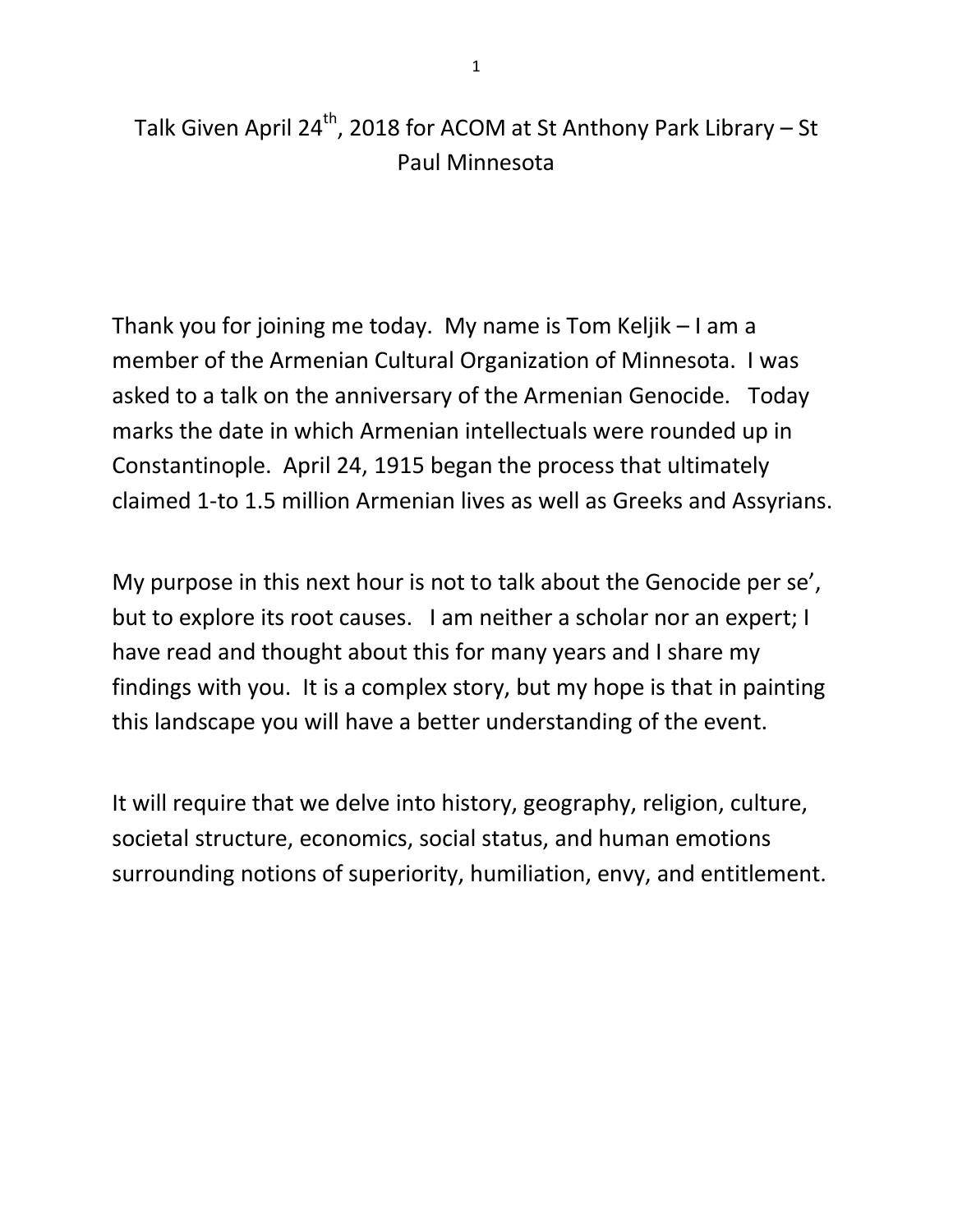## **Armenia**

For 3,000 years Armenia existed boarded by the Black, Mediterranean, and Caspian Seas. Great Powers rose and fell over the centuries, and the Armenian homeland – when not independent, was – at various times ruled by **Persians, Greeks, Romans, Byzantines, Arabs, Mongols and Turks.** Armenia – is fixed on the earth at approximately in the low 40 degrees North Latitude and somewhere between 38 to 45 Degrees East Latitude. It is an arid land situated on a highland plain dominated by a rugged-rocky terrain, spotted with mountains, ravines, lakes, and rivers. Its climate is severe – experiencing cold and snowy winters and often hot – drought prone summers. History, archeology, and anthropology tell us that the proto-Armenians – the Hittites developed dry farming techniques 6,000 years ago. The Iron Age is launched from this general locality as well as and domestication of wheat, barely, sheep, cattle, pigs, and goats.

The eleventh century, the first Turkish tribes invaded the Armenian homeland. Thus began hundreds of years of rule by Muslim Turks. Seljuk Turkish tribes from central Asia poured into **Persia 1037** and captured **Baghdad 1055** and defeated the Byzantine armies at **Manzikert 1071** opening Armenia - once again to Muslim occupation.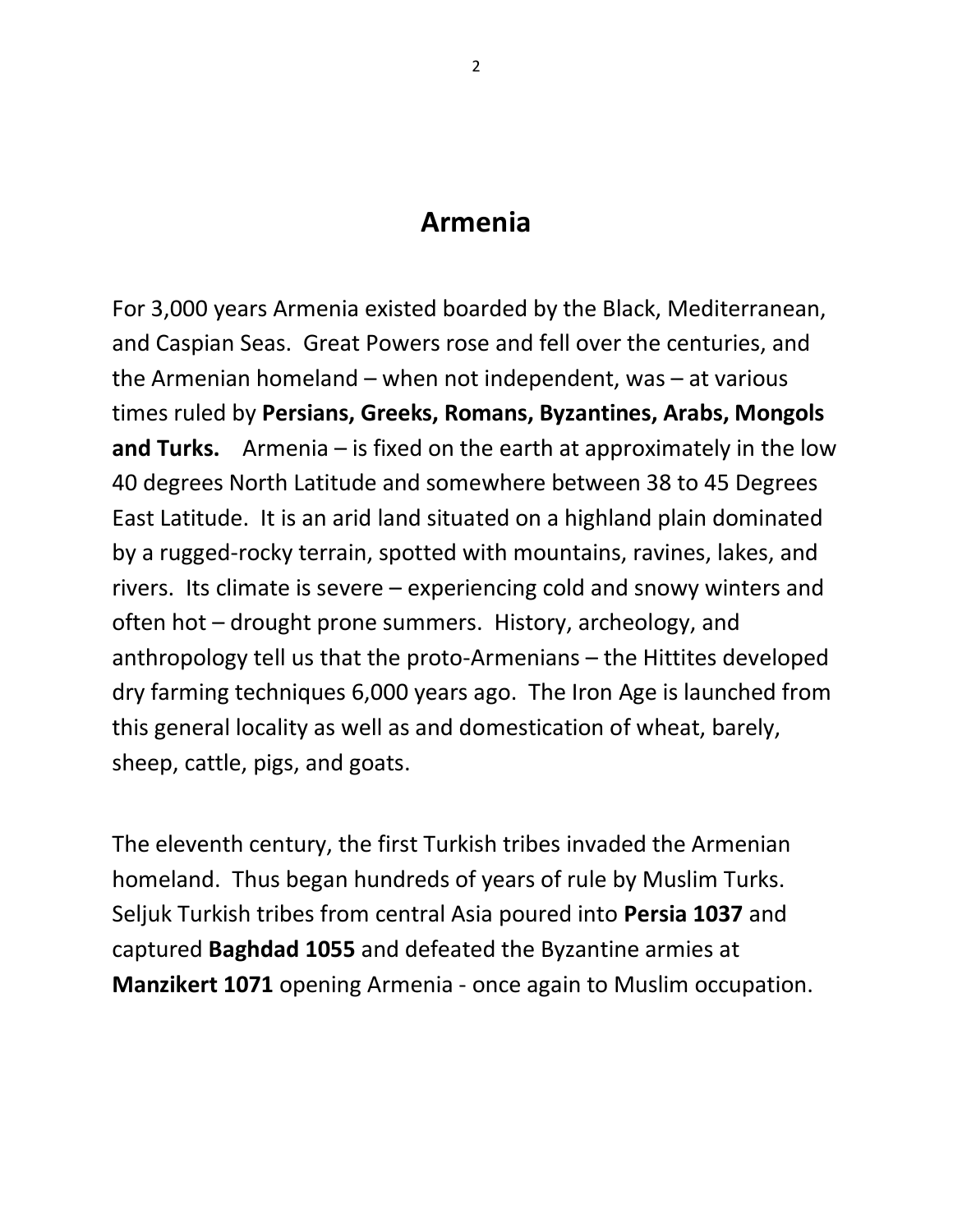The Seljuk Empire was at its height by the mid twelfth century when it was invaded by the Mongols which overran west Asia and ravaged Anatolia.

By mid-thirteenth century the Turks re-energized by tribal leader – Osman controlled much of southeastern Europe, western Asia and Northern Africa between the fourteenth and early twentieth centuries.

After 1354, the Ottomans crossed into Europe with the conquest of the Balkans – it became a trans-continental – multilingual Empire – some thirty nationalities or identifiable ethnic/language groups.

## **Population**

1914 Ottoman Empire - 35 million. Great Britain - 46 million, France - 41 million, Germany - 68 million, Russia - 166 million (143M today)

1600 – Ottoman 26 Million, 14 Russia, France 20, Great Britain 5.5

# **Why was the Ottoman Empire so Successful?**

- **State-run education system**
- **Religion was incorporated in the state structure, and the Sultan was regarded as "the protector of Islam".**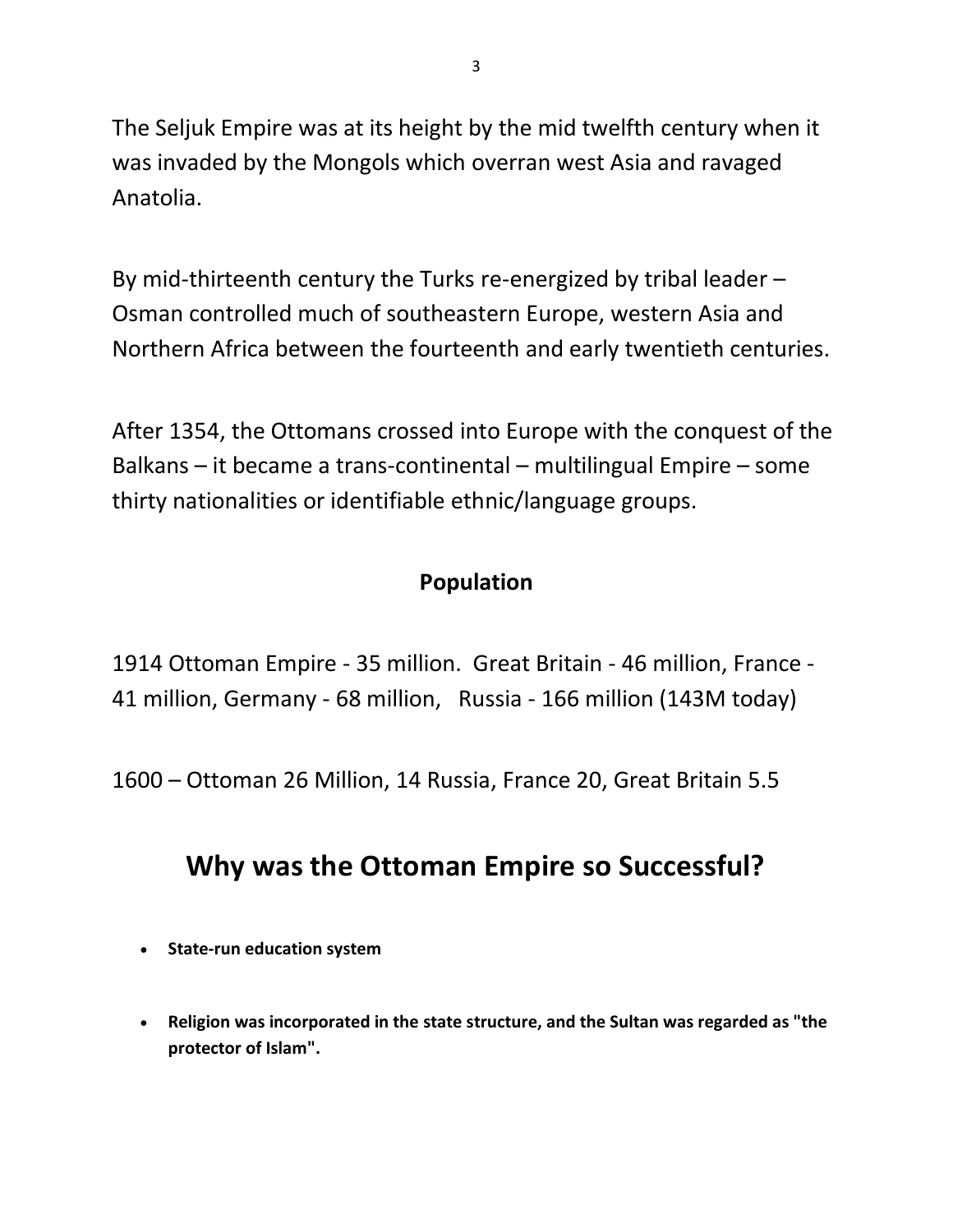- **State-run judicial system**
- **Ruthless in dealing with local leaders**
- **Promotion to positions of power largely depended on merit**
- **Created alliances across political and racial groups**
- **United by Islamic ideology**
- **United by Islamic warrior code with ideal of increasing Muslim territory through [Jihad](http://www.bbc.co.uk/religion/religions/islam/beliefs/jihad_1.shtml)**
- **United by Islamic organisational and administrative structures**
- **Highly pragmatic, taking the best ideas from other cultures and making them their own**
- **Encouraged loyalty from other faith groups**
- **Private power and wealth were controlled**
- **Very strong military**
	- **•** Strong slave-based army
	- **Expert in developing gunpowder as a military tool**
	- **Military ethos pervaded whole administration**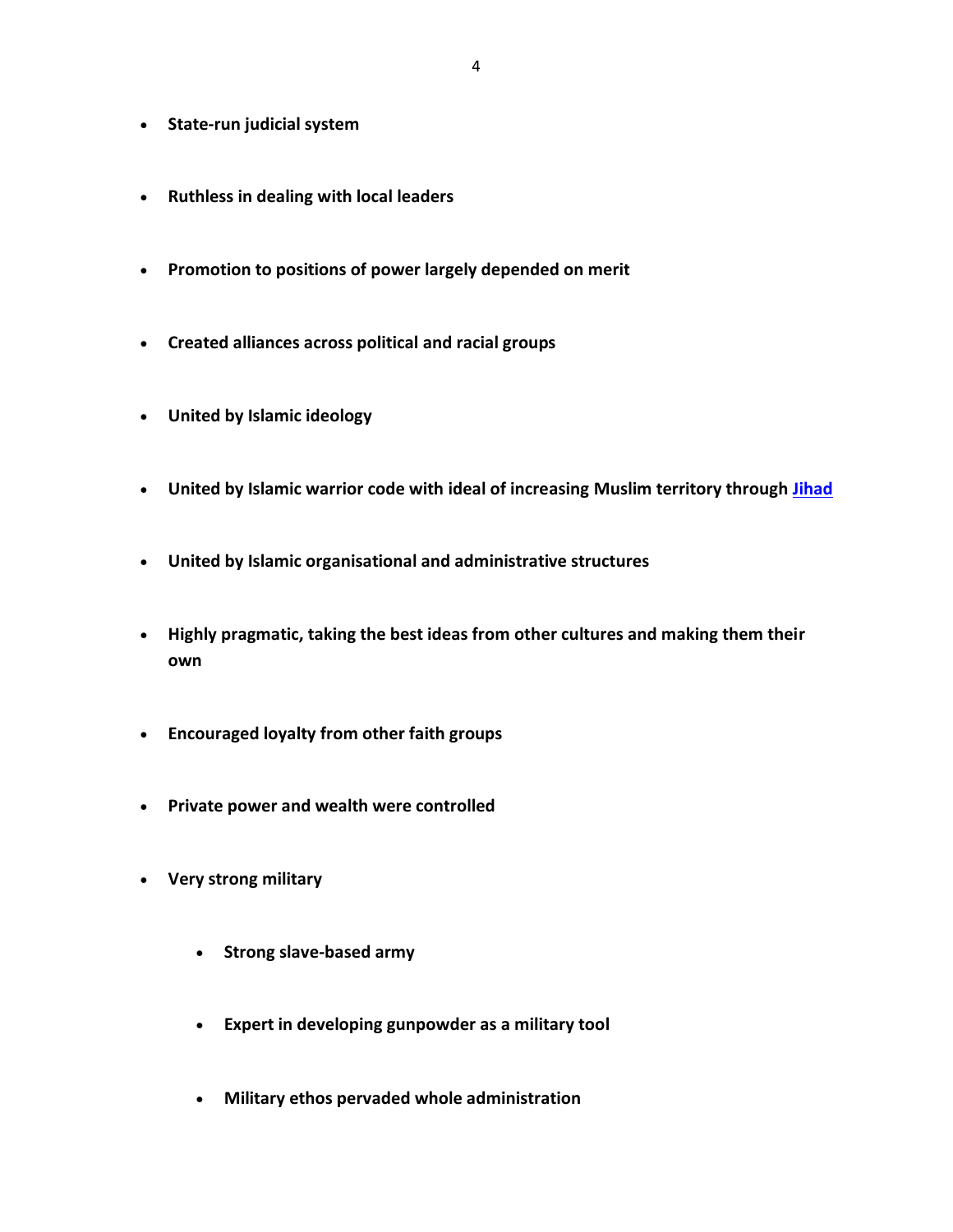It is not hard to conclude that the Ottoman elite had a strong sense of superiority. It dominated a significant portion of the ancient world. Their armies had racked up one successful conquest after another. They controlled Mecca and Medina, Jerusalem, and Constantinople – Holy sites to three major world religions. Their fierce and warrior nature was a major fear of Christian Europe and was echoed by Popes, Shakespeare and Martin Luther.

**(Luther – don't resist the Turks – it is a scourge intentionally sent by God to sinning Christians - but he quickly changed his tune) He prayed for deliverance from "the world, the flesh, the Turk, and the Devil"** 

The feeling of pride and dominance permeated the general Turkic-Muslim people and even it tinged the minorities.

The sense of superiority was reinforced by their chosen faith in Islam that defined non-believers as second class peoples.

While believers in Judaism and Christianity were seen as "people of the Book" they were subservient to the final word of God through Mohammed – his last and greatest prophet.

The Empire codified and enforced that the Ottoman Islamic state was in command and demanded obedience. Non-Turkish Muslims had less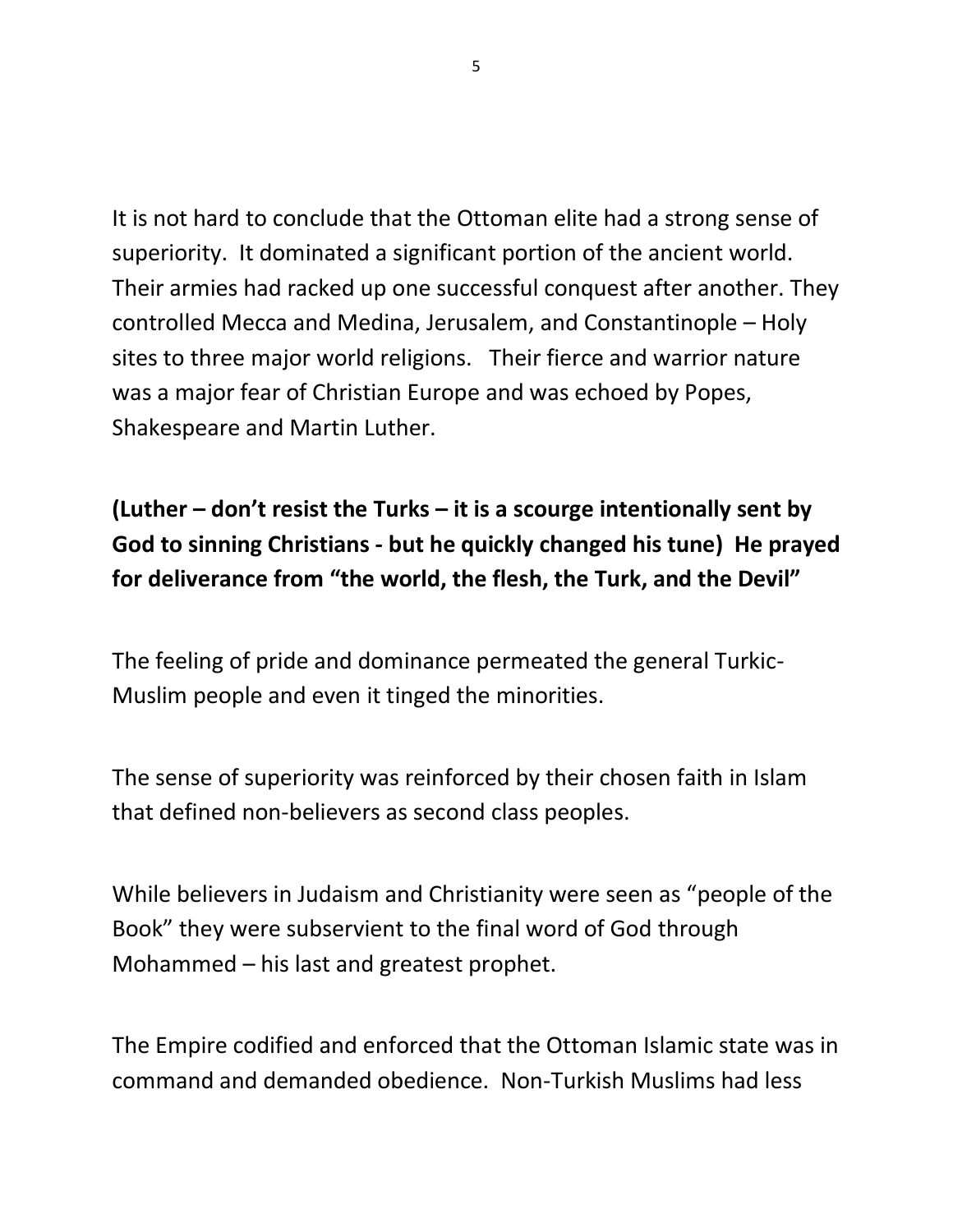status than Ottoman Turks – but stood above Christians and Jews. Arabs, Kurds, Balkan Muslims, Circissians, Laz, Chechens were often rebellious, but were respected for their faith. The scriptures from the Quran formed how to treat nonbelievers. The code applied to non-Muslims was called **Dhimmi** – it afforded protection and rights with certain detailed restrictions and a less than favorable tax system.

Under a system called **Millet**, non-Muslim peoples were given limited power to regulate their own affairs. The system was applied to Greeks, Armenians, Assyrians and Jews.

# **Can you provide evidence of how non-Muslims were regulated by the Ottoman Empire?**

- **Men were barred from marrying Muslim women**
- **Testimony by non-Muslims against Muslims was not accepted in court**
- **In penal law, a Muslim who killed a non-Muslim was generally sentenced to death**
- **Non-Muslims were prohibited from conducting their religious observance in a way that would disturb Muslims**
- **Ringing of church bells – forbidden**
- **Construction of synagogues and churches were forbidden**
- **Non-Muslims were prohibited from riding horses and bearing arms**
- **Non-Muslims were obliged to step aside for approaching Muslims**
- **Non-Muslims could not build homes higher than Muslim homes**

Whatever ones religion or ethnic status, life for the majority of the Ottoman subjects was rough and traumatic. Most were engaged in subsistence farming. Most were tenant farmers, similar to the serfdom relationship in Europe during the Middle Ages. Landlords rented plots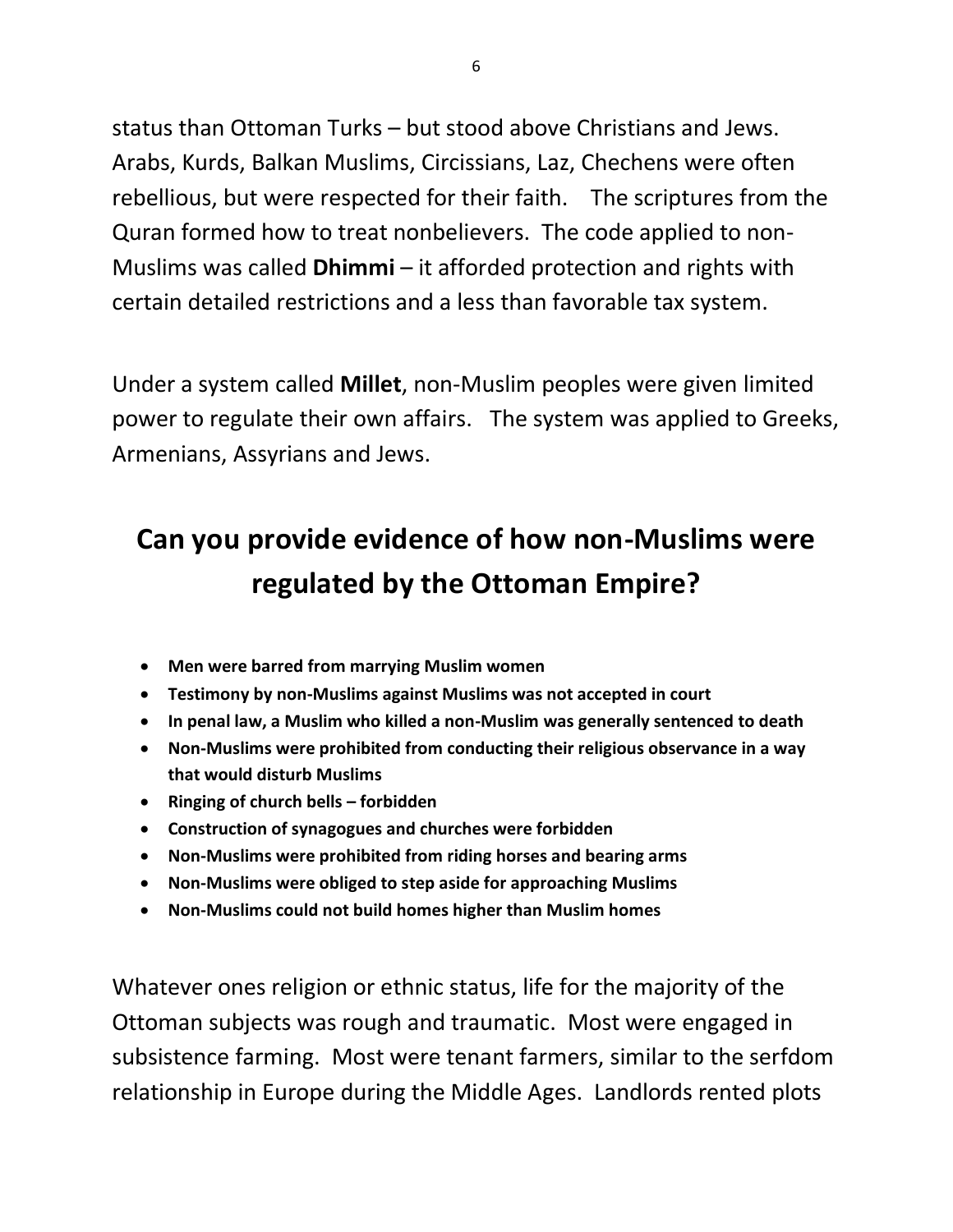to the farmers and shared in the risk/benefits of harvest. It was a closed agrarian economy in which what you grew and made – you utilized to stay alive.

What was excess was bartered or sold in small village markets. Craftsmen and traders were present in larger villages performing their business and passing it on from generation to generation. Not much changed over the centuries. Of course, a set percentage was sucked up by the central government. Banditry and violence were constant threats in these small communities.

#### **National Geographic, October 1915 – Hester Donaldson Jenkins**

*(1869 -1941. Oshkosh Wis. Normal School, University Chicago, Columbia –PHD, Prof of history and English – Constantinople College. She translated Turkish poems. Congregationalist, many academic societies, Recreation: Riding, boating, tennis etc.)* 

**What is Armenia? Page 329**

**First paragraph –** *Armenia is a word that has widely different connotation for different peoples. To us Americans it means a vague territory somewhere in*  Asia Minor; to the makers of modern maps it means nothing – there is no such *place; to the Turks of a few years ago it was a forbidden name, smacking of treason and likely to bring up that bugaboo "nationalism," than which Abdul Hamid II feared nothing more, unless it were "liberty"; but to nearly two millions of Russian, Persian, and Turkish subjects it is a word filled with emotion, one that sends the hand to the heart and calls up pride and sorrow.*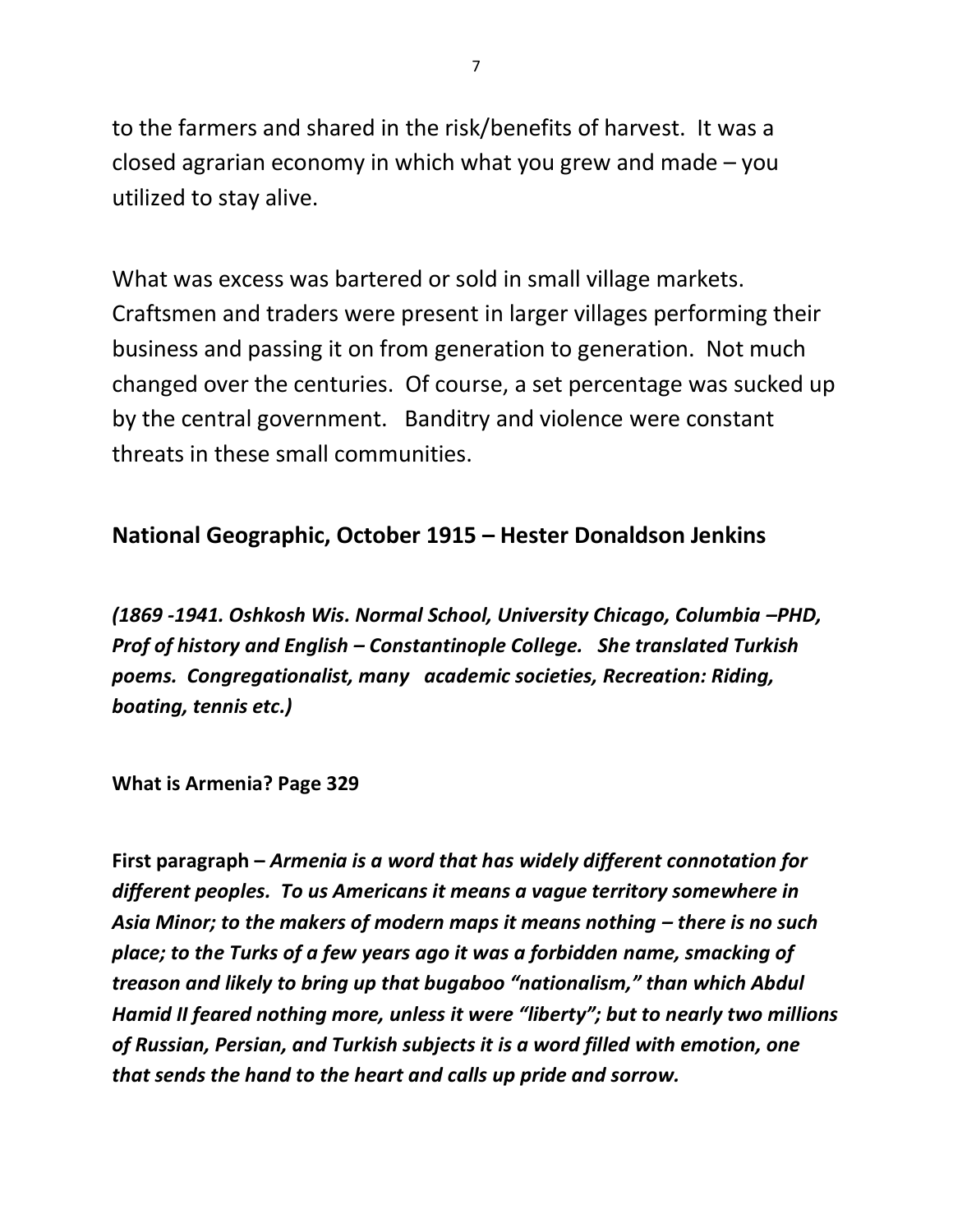#### **Typical Towns 341**

*A typical Armenian town of the better class is Bardezag, near the Gulf of Ncomedea. This is a town of narrow streets, paved with great stones and bordered by dark narrow houses made of unslaked brick of the Scriptures, but the straw much in evidence. The edges of the streets serve as cutters, and the doorsteps over them are littered with children. There is one school house which is a sort social center, serving as a lecture-room or concert hall at need. There is , of course the square Gregorian Church. There is also a silk mill, and the fields are filled with mulberry trees wherewith to feed the hungry silk-worms. On the edge of the town are an English orphanage, founded after the massacre of 1896, and an American college for boys, the latter being the great center for the enlightenment for the neighborhood. The fields are fertile and well, but beyond the hills, whence descend the marauding Kurds to reap where they have not sown.* 

*The people are largely agricultural, although there are many of them engaged in the intellectual and business interests of the town.* 

While the Ottoman Empire calcified and struggled to evolve, Europe emerged from its sleepiness of the middle ages. Formulating and strengthening national and racial and ethnic identities; grasping new ideas in philosophy, arts and science - Europe began to roar. Historians suggest that the Battle of Vienna in 1683 marked the turning point in which the Ottomans ceased to be a significant menace to Christian Europe.

# **How many here like croissants? - Viennese baker's celebration pastry – defeat of the Ottomans**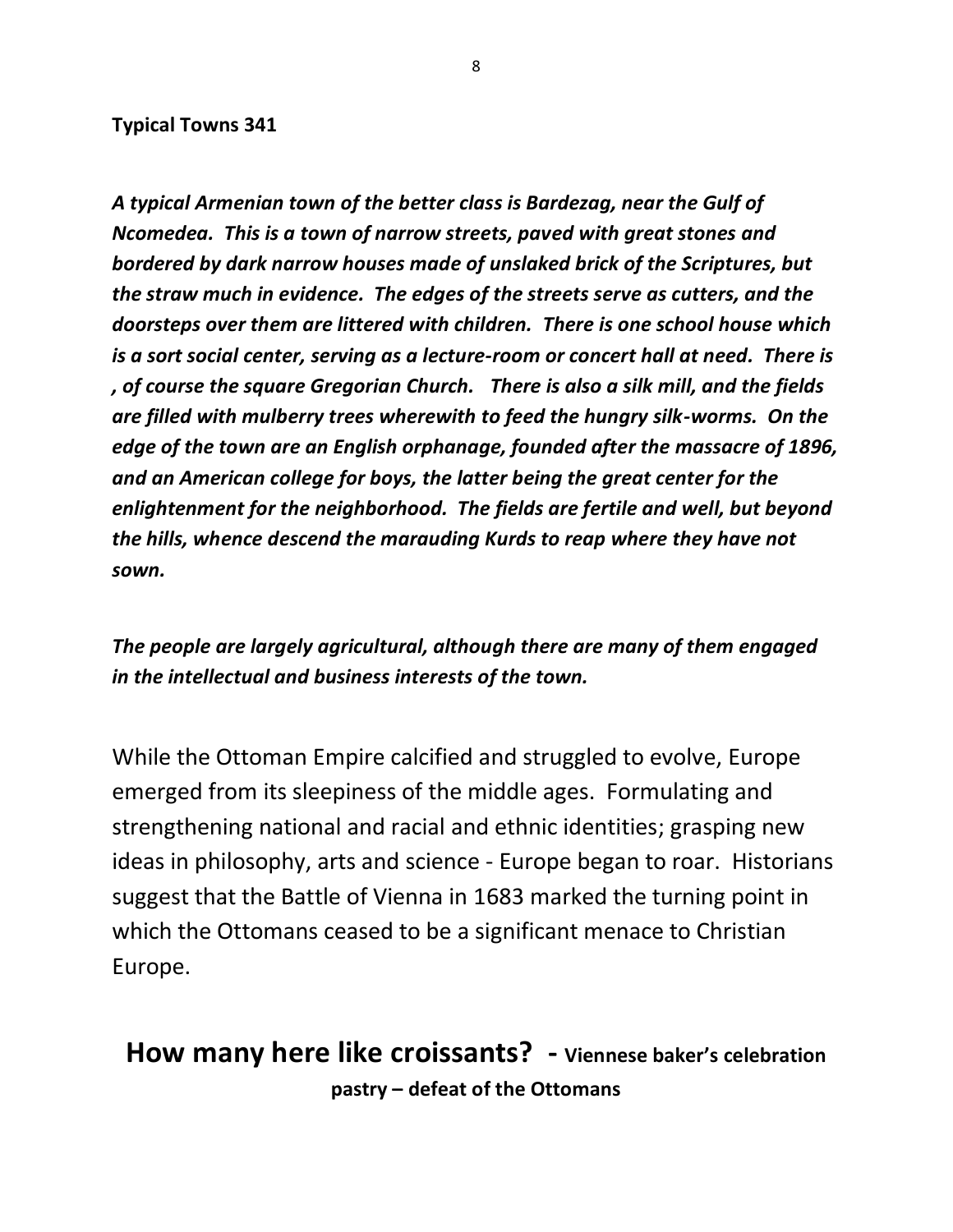Within the declining power of the Ottoman Empire the Armenians (and others) were able to carve out advantages – even under long occupation they were able to maintain their traditions while embracing new concepts and ideas to better their lives and those around them. **European "ways**" were more easily accepted by the "others", many having been involved in trade and banking where they developed ties in Europe and elsewhere that exposed them to exciting new ideas. Known by the Ottoman elite as **Millet-i-sadika (loyal Millet**) – the Armenians became a small engine in moving the Empire slowly forward. The system allowed them to exist; and for some Armenians even thrive.

Additionally, Armenians especially embraced the opportunities that the mostly American Protestant Missionaries offered in educating boys, girls men and women in new and thrilling ideas that directly impacted Armenian communities.

### **National Geographic, page 357 - Americans Makers of Armenia**

*If the Powers have done little for Armenian but raise false hopes, that is not true of the people of Europe and America. French missions are dotted all over Asia Minor, and German societies have cared for children orphaned by the massacres, while English missions, schools, and orphanages attest a deep interest in the Armenians. But the greatest work done among them has been done by the Americans, whose schools and hospitals. Say an Englishman "might almost be called the makers of modern Armenia.*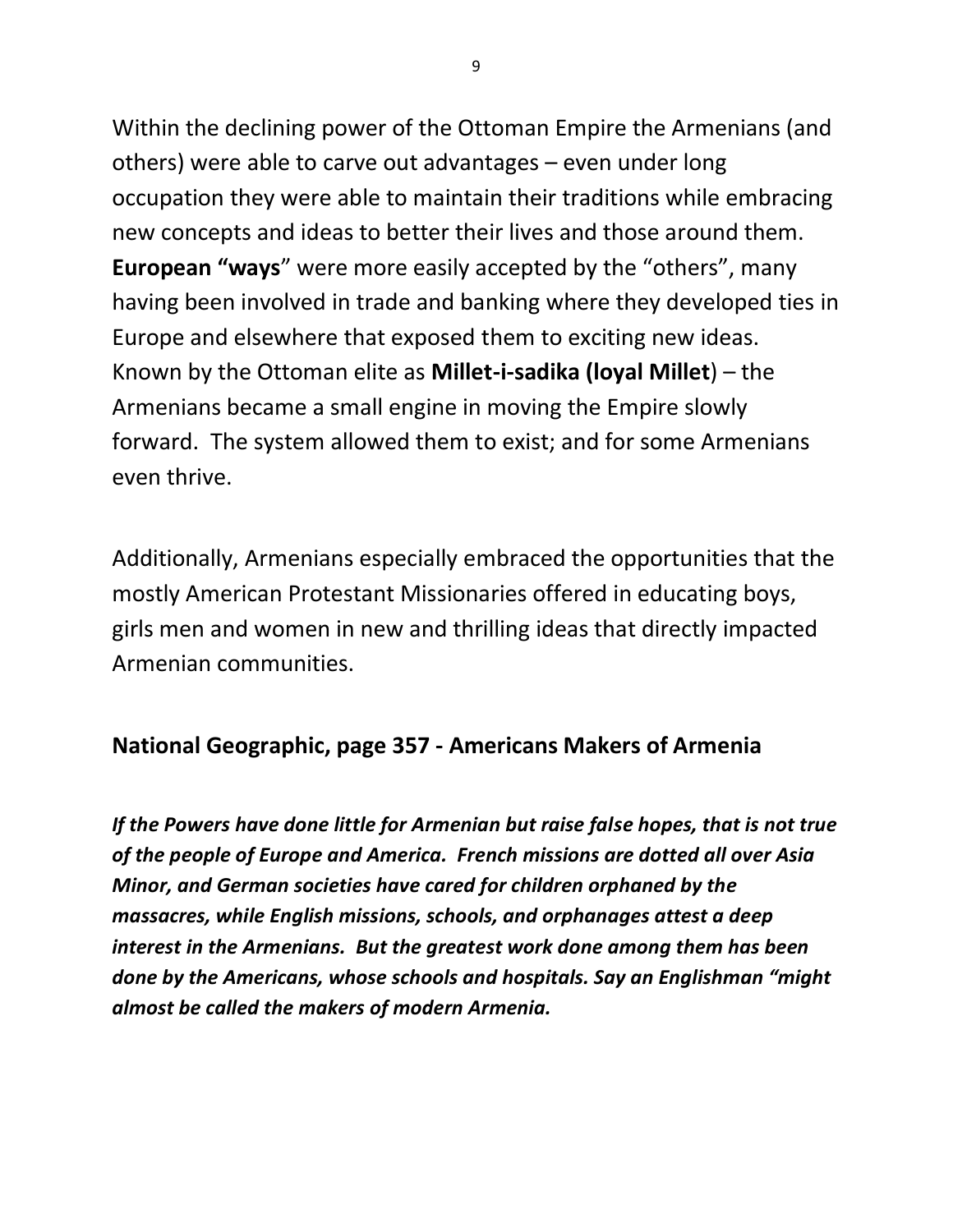# *W***hat Evidence do we have on hand that Armenians met with a high degree of Success in the Empire?**

- **Balian family built the Sultan's palaces – etc. Dolmabache**
- **Dadian family sole providers of gunpowder and manufacturers of guns to the military**
- **Duzian family ran the Ottoman Treasury, official keepers of the jewels of the Sultan**
- **Bezdjian close councilor to Sultan Mahmud II.**
- **Calouste Gulbenkian – Advisor on Mesopotamian oil prospects to the Ottomans. Established oil company – Known as Mr. 5%.**
- **The 16 largest banks of the Ottoman Empire where run by Armenians in the late 19th century.**

After centuries of running up one victory after another the Ottoman Empire was exhausted. Its economy began to falter-even shrink and its perceived enemy – Christian Europe grew even stronger. The once proud Ottomans endured one humiliation after another as Europe began drooling over the prospects of the **"Sick man of Europe"** offering up new lands for incorporation into Europe's thirst for colonies. Russia, Britain, France, Austro-Hungarian, Germany and others saw opportunities in the remnants of a decaying Ottoman Empire.

Adding to its misery was the emergence of national movements in its own territory. The Serbians, Greeks, Albanians, Arabs as well as some Armenians became enamored with running their own show. Each defeat to a European power in battle resulted in treaties favorable to the winner and usually forcing concessions on making the Ottoman Christian communities equal citizenship and guarantying their safety; in some cases attempting autonomy. This was added salt to the wounds of the humiliation of military defeat. Humiliation turns to anger and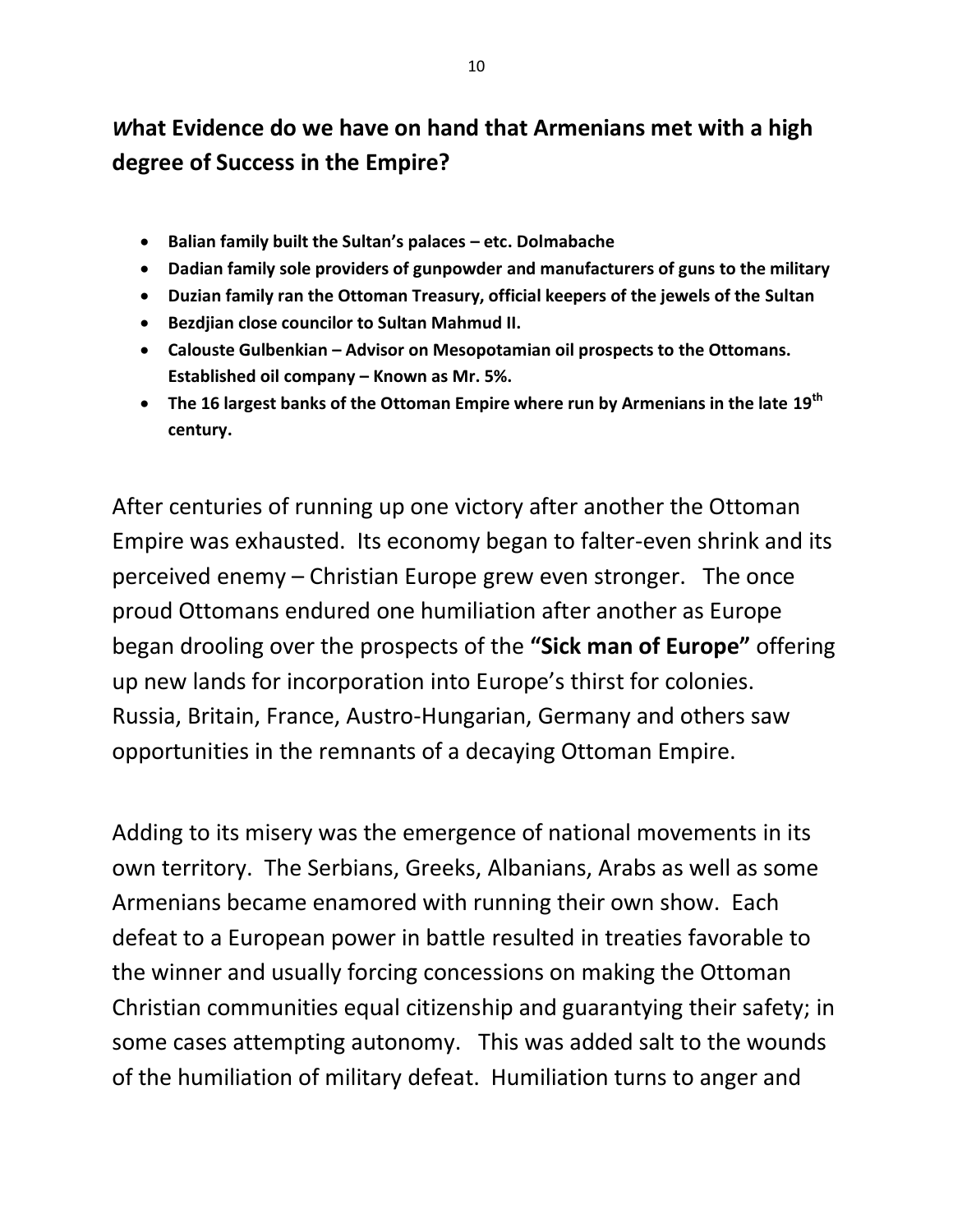that anger was sharpened on the Empire's Christian minorities who were seen in league with these external powers.

Nationalist thought also grew among the Ottoman educated elite. They became enchanted with the emergence of the idea of Turkification. Realizing the old Ottoman concept of empire was over and that a more concise national identity would need to be shaped out of the old empire. At first, the Young Turks were intellectuals intrigued with western ideas, (most coming from the Balkans) constitutional government, rights of man, and even human rights. As time wore on, they saw the cause too immense and the ideas too hard to translate to a faltering Empire. The Young Turks began to evolve to more Nationalist theme - **Turkey for Turks** as they entered the twentieth century.

And then Arch Duke Ferdinand was shot and killed in Sarajevo in August of 1914, thus providing the "powder keg" that catapulted the world into the Great War. Entering on the side of the Central Powers it was a chaotic and bungled effort from the start. Christian communities were immediately suspected of siding with the enemies of the Central Powers. The **Committee of Union and Progress** had decided that it was time to act to eliminate this internal war threat and solve the long term problem had the potential of blocking the creation of a Turkish centered nation state.

It was determined that the Armenians would never be successfully assimilated into this new national concept. They would resist as proven